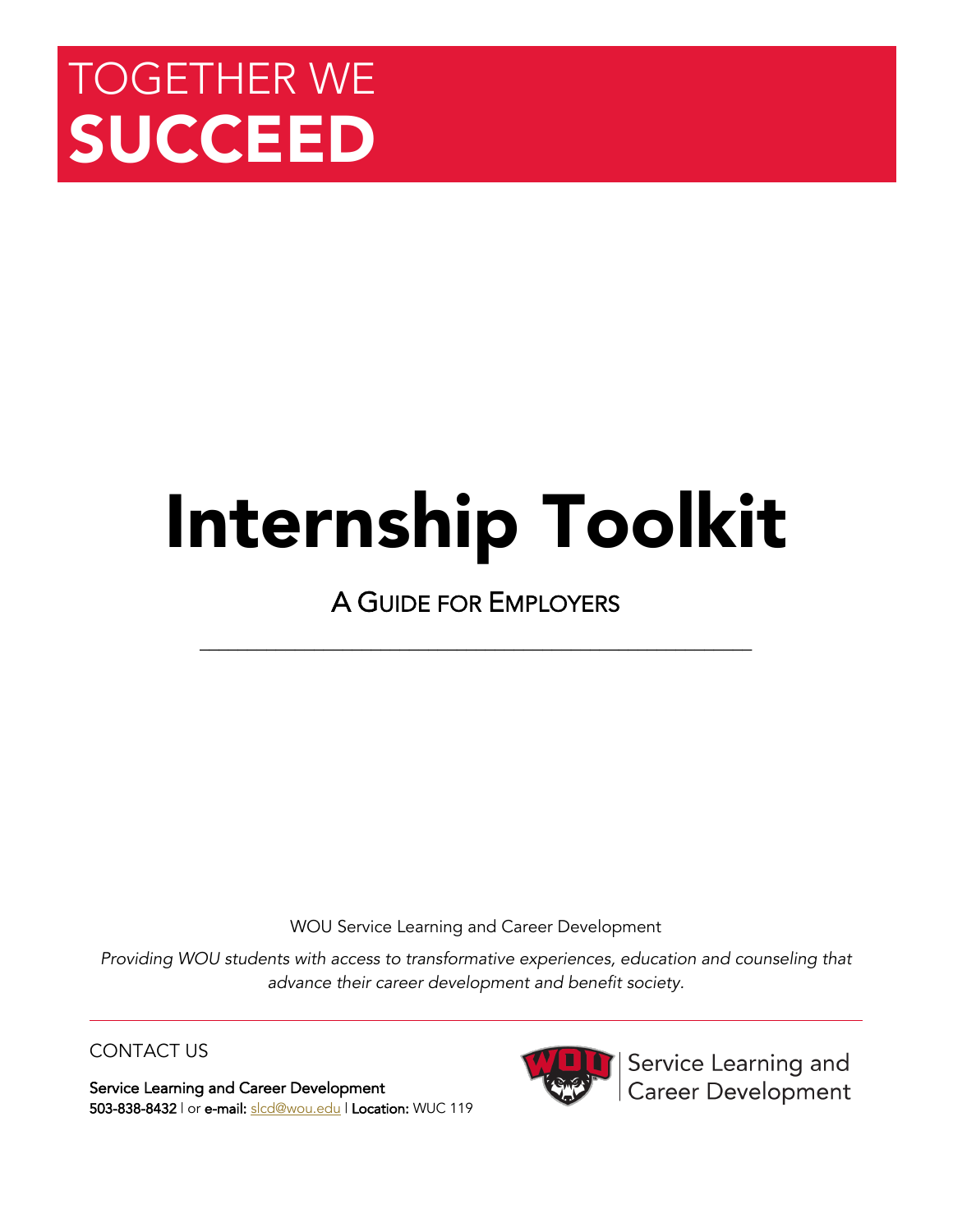Dear Valued Employers and Community Partners,

Thank you for your interest in creating an internship program with Western Oregon University. We consider internships to be the centerpiece of experiential learning and we value the opportunity of building a partnership with you through this experience.

We have had a tremendous amount of success in developing accessible and equitable internship opportunities for our students. Internship awareness continues to grow among our students who are looking to you to provide these quality internships that will focus on their future careers. These opportunities provide them with the mentorship, skills and experience needed to reach the next steps in their career goals.

The Internship Toolkit: A Guide for Employers contains detailed information regarding the internship process and employer services at Western Oregon University. This guide is designed to assist you with starting and maintaining a quality internship program whether you are developing an internship program for the first time or need information on how to strengthen your existing internship program. You will find many tools and resources in this guide that will help with your internship recruitment.

Our goal is to provide all Western Oregon University students with access to quality internship experiences that will enhance their learning outside of the classroom, as well as provide you with talented student interns to help your business grow.

Our Service Learning and Career Development staff are here to help you develop quality internship programs that are mutually beneficial to you and to our students.

We look forward to partnering with you and your business/organization.

Best regards,

Service Learning and Career Development Team

Western Oregon University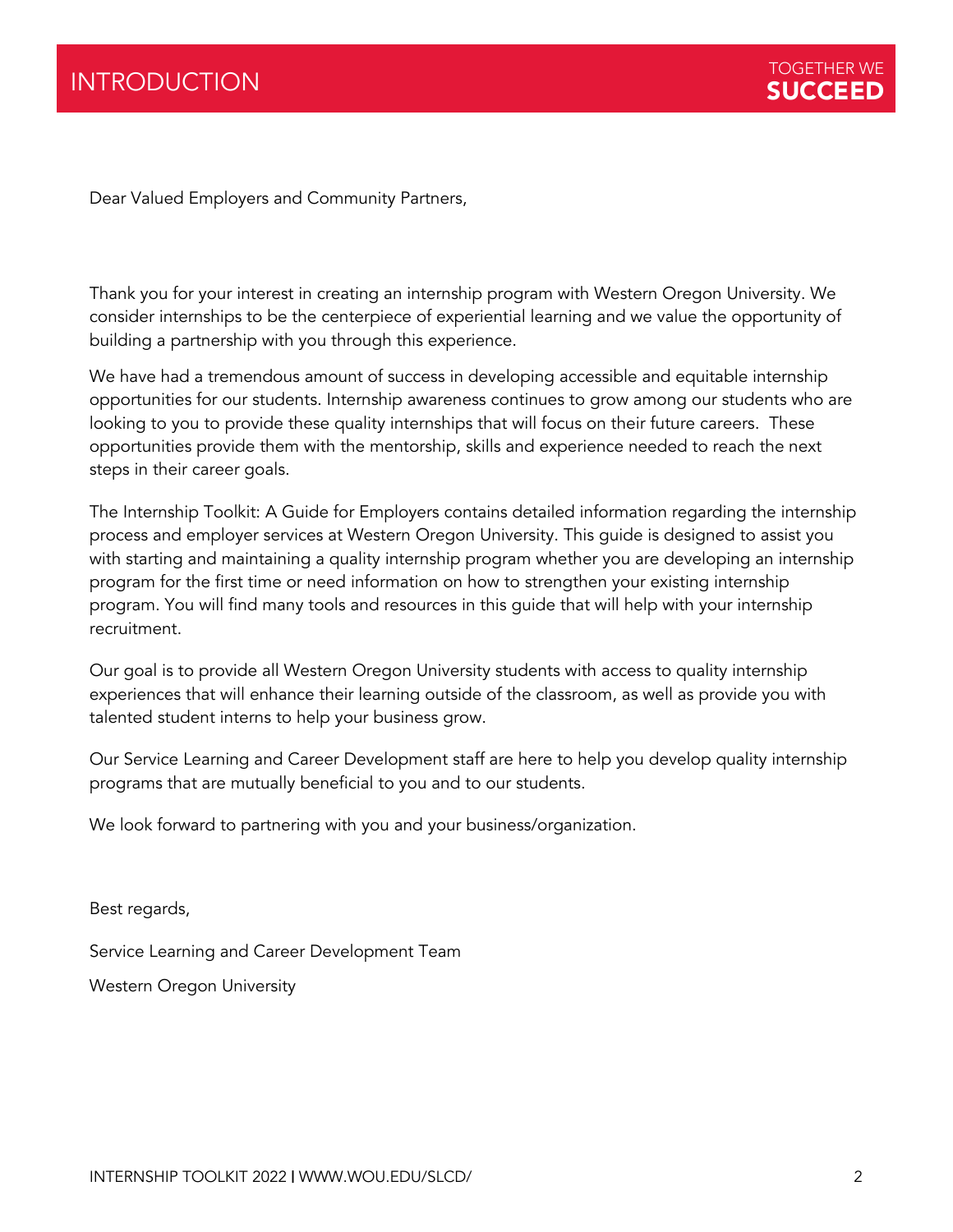## TABLE OF CONTENTS TABLE OF CONTENTS

| Benefits of Hiring an Intern<br><b>Benefits for Students</b>                                                            |  |
|-------------------------------------------------------------------------------------------------------------------------|--|
| What is an Internship?<br>Experiences that Typically Do Not Qualify<br>Internship Types<br>Internship vs. Part-Time Job |  |
| 5 Steps to Hire Your Intern<br>"Employee" or "Trainee/Intern" Checklist<br><b>Additional Resources</b>                  |  |
|                                                                                                                         |  |
|                                                                                                                         |  |
|                                                                                                                         |  |
|                                                                                                                         |  |
|                                                                                                                         |  |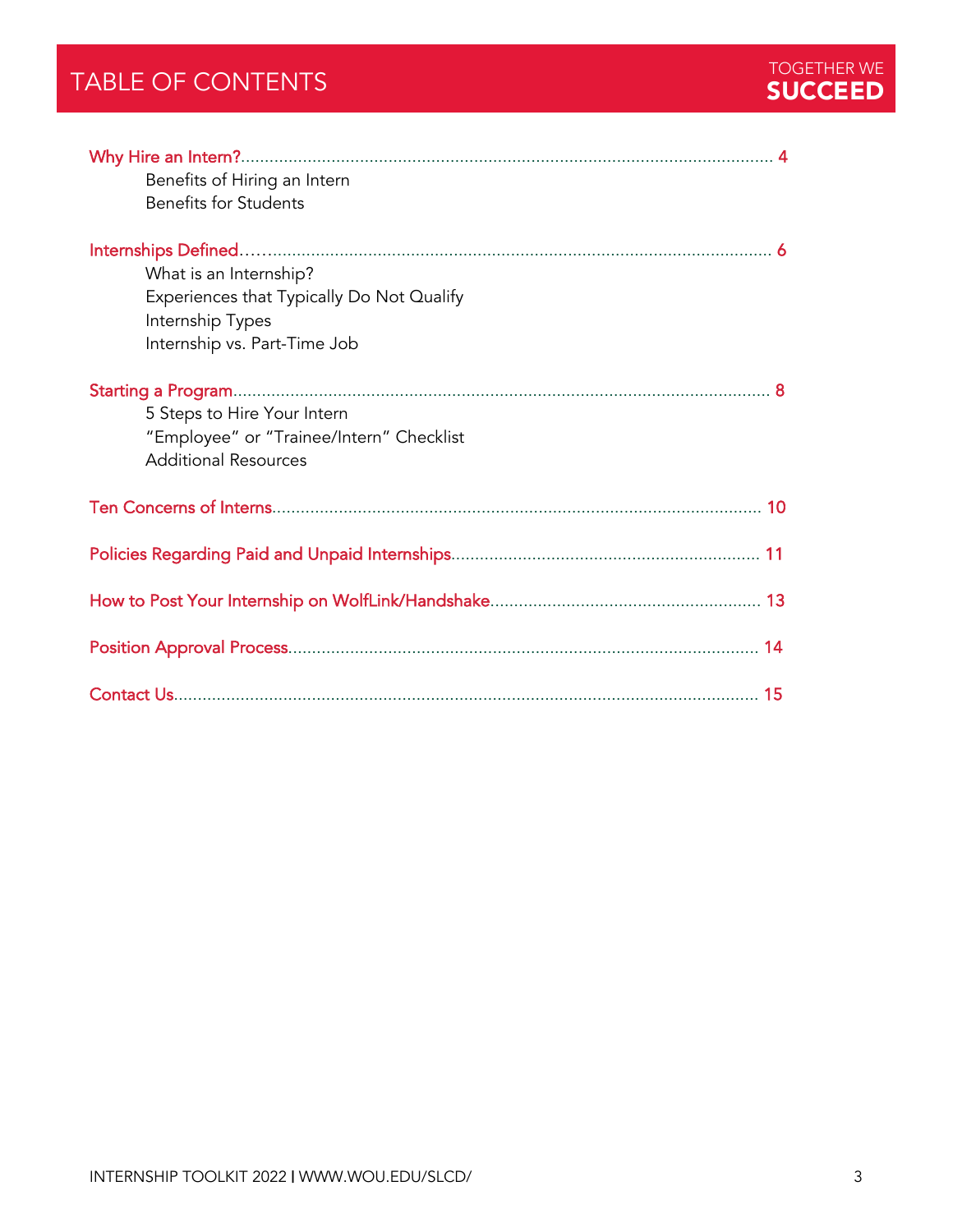How can you meet the needs of your organization while helping prepare a student for their future as a professional? One way is to develop a quality internship program. The information contained in this toolkit will help you develop your internship program. Although students benefit tremendously from their internship experience, you too will see the advantages of hiring a WOU student intern.

#### BENEFITS OF HIRING AN INTERN

- Employers have ready access to a pool of potential hires.
- Internships offer an effective evaluation program in prospective employees.
- Companies experience a greater retention rate among students who are hired after their internship due to greater job satisfaction.
- Recruiting interns is more cost effective than for regular entry to mid-level hires.
- Interns returning to campus are effective public relations ambassadors for your organization and contribute positively to a company's recruiting efforts and image.
- Internships can support an organization's diversity initiatives.
- Internships serve as a training and development program.
- Employer/University ties are strengthened and communication is improved.
- Internships tend to increase regular employee motivation and productivity.
- Interns free up regular employees from minor or routine tasks and allow these employees to concentrate on more complex projects.
- Interns are enthusiastic and can provide new ideas and new viewpoints to the organization.

Internships are a way to provide students with the opportunity to work in pre-professional positions while in school. Internships are any type of carefully planned and monitored work experience in which the intern has intentional learning goals; they can be a part of the student's educational program or can be a part of the student's individual learning plan. Internships should promote academic, career and/or personal development. As an important part of an internship, interns will have a supervisor or mentor who will encourage them, guide them, and give them valuable insight on their current field of work and their chosen career path.

#### BENEFITS FOR STUDENTS

- Gain exposure to real-world problems and issues
- Cultivate adaptability and creativity in a dynamic world.
- Increase marketability to employers. On average, only 30% of graduating seniors have job offers before graduation;

however, after completing an internship, that figure rises to 58%.

- Evaluate specific companies or specific careers prior to committing to full-time employment.
- Ease transition from being a student to entering the workforce.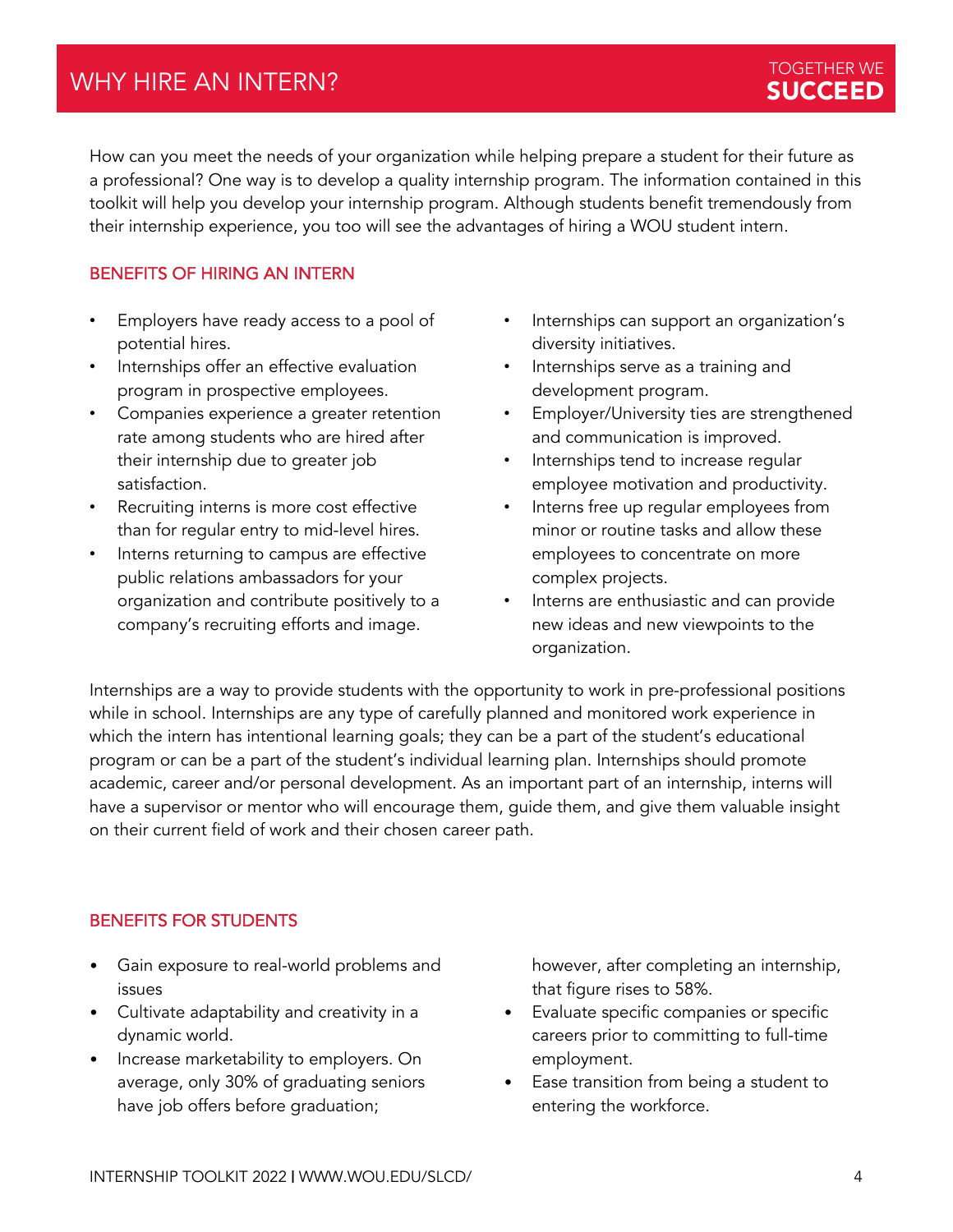- Increase opportunities within a company for faster advancement and growth.
- Increase self-confidence in the workplace while developing an expanded network of professionals.
- Facilitate a higher starting salary than noninterns. In a recent study interns received, on average, \$2,240 more than non-interns for starting salary.
- Have resume-building experiences while applying academic concepts.
- Have opportunities to fund college education.
- Have personal growth experiences and exposure to different job opportunities.
- Have hands-on opportunities to work with equipment and technology that may not be available on campus.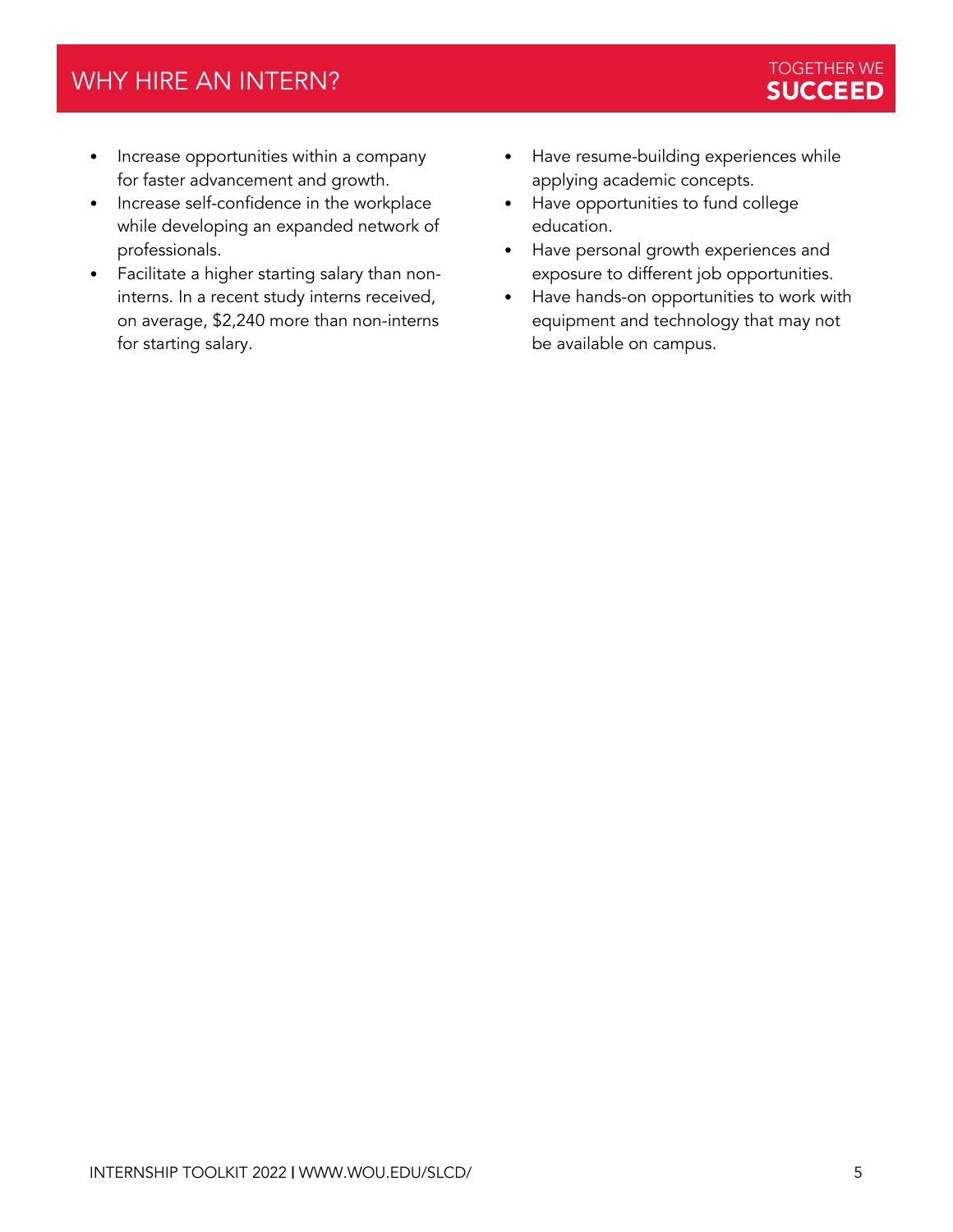#### WHAT IS AN INTERNSHIP?

An internship provides hands-on learning that integrates knowledge and theory learned in the classroom with practical application and skills development in a professional setting. Internships give students the opportunity to gain valuable experience and professional connections in fields they are considering and provides employers with the opportunity to guide and evaluate talent.

To ensure that an experience is educational, and thus eligible to be considered a legitimate internship by the National Association of Colleges and Employers (NACE) definition, all of the following criteria must be met:

- 1. The experience must be an extension of the classroom: a learning experience that provides for applying the knowledge gained in the classroom. It must not be simply to advance the operations of the employer or be the work that a regular employee would routinely perform.
- 2. The skills or knowledge learned must be transferable to other employment settings.
- 3. The experience has a defined beginning and end, and a job description with desired qualifications.
- 4. There are clearly defined learning objectives/goals related to the professional goals of the student's academic coursework.
- 5. There is supervision by a professional with expertise and educational and/or professional background in the field of the experience.
- 6. There is routine feedback by the experienced supervisor.
- 7. There are resources, equipment, and facilities provided by the host employer that support learning objectives/goals.

*Source: Position Statement: U.S. Internships: A Definition and Criteria to Assess Opportunities And Determine the Implications for Compensation, National Association of Colleges and Employers*

#### EXPERIENCES THAT TYPICALLY DO NOT QUALIFY AS INTERNSHIPS:

- Commission-based positions.
- Positions located in home-based businesses.
- Positions in which the student displaces a regular employee.
- Positions that require door-to-door canvassing, cold-calling, or petition gathering.
- "Independent contractor" relationships that require the intern to set up his/her own business for the purpose of selling products, services, and/or recruiting other individuals to set up their own business.
- Family-owned businesses or positions supervised by a family member.
- Telemarketing positions.
- Positions in which the student is required to pay the employer for any part of the experience (fees for training, etc.).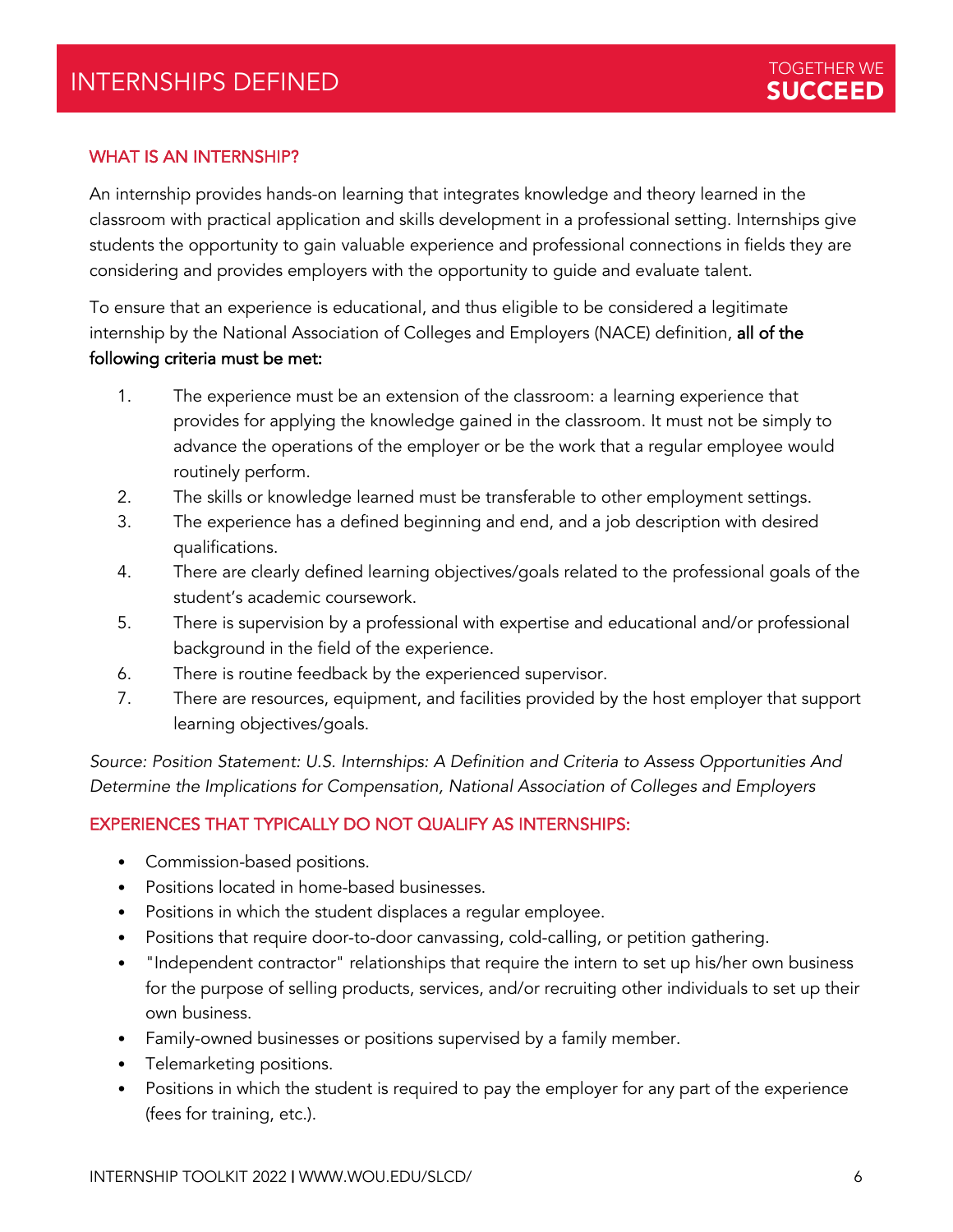#### INTERNSHIP VS. PART-TIME JOB: WHAT'S THE DIFFERENCE?

What makes internships unique is the focus on student learning. This is an opportunity for the student to apply skills learned in the classroom or elsewhere, that tie to the student's academic, career or personal goals. While the student might perform some roles that are not for their learning, the goal is for them to explore and practice their professional identity under supervision and with mentoring.

An example could be a student wanting to apply their writing skills and learn professionalism by writing press releases. The expectation is that the student needs some coaching and guidance and not be expected to accomplish the task perfectly on the first try. With gentle feedback, the final output will be professional, well written and offer a fresh, student-oriented perspective that relates to their career path.

#### TYPES OF INTERNSHIPS

The types and duration of internships are flexible to accommodate the mutual needs of both the student and the employer. While there is no rigid arrangement, internships generally involve one or more of the four following options:

#### Continuing Part-Time Internships

For students who are currently enrolled, the internship can be part-time for 10 to 15 hours per week during the academic year, for one or more quarters. Because of the heavy academic load WOU students carry, it is recommended that a student work no more than 15 hours per week.

#### Summer Internships

For WOU students, the most popular period for internships is the summer non-enrollment period. WOU students begin looking for fulltime summer internships as early as October and the search for "a good summer internship" continues throughout the year. Students are available to work up to 40 hours per week beginning mid-June and running through mid-September.

#### Academic Credit for Internships

Please note that for a WOU student to receive academic credit for an internship, each individual student, on a case-by-case basis, must make arrangements with an academic department. Internships for credit have a minimal difference for host sites, most often it will require a few additional pieces of paperwork approving the internship and/or final evaluation.

#### Paid vs. Unpaid Internships

The temptation to hire an unpaid intern is there, but the pay-off is less than expected. Due to financial realities of our students and/or the cost of an internship for credit, a student is more likely to select a paid internship, given the choice. A paid internship is more competitive and attracts a higher number of qualified applicants.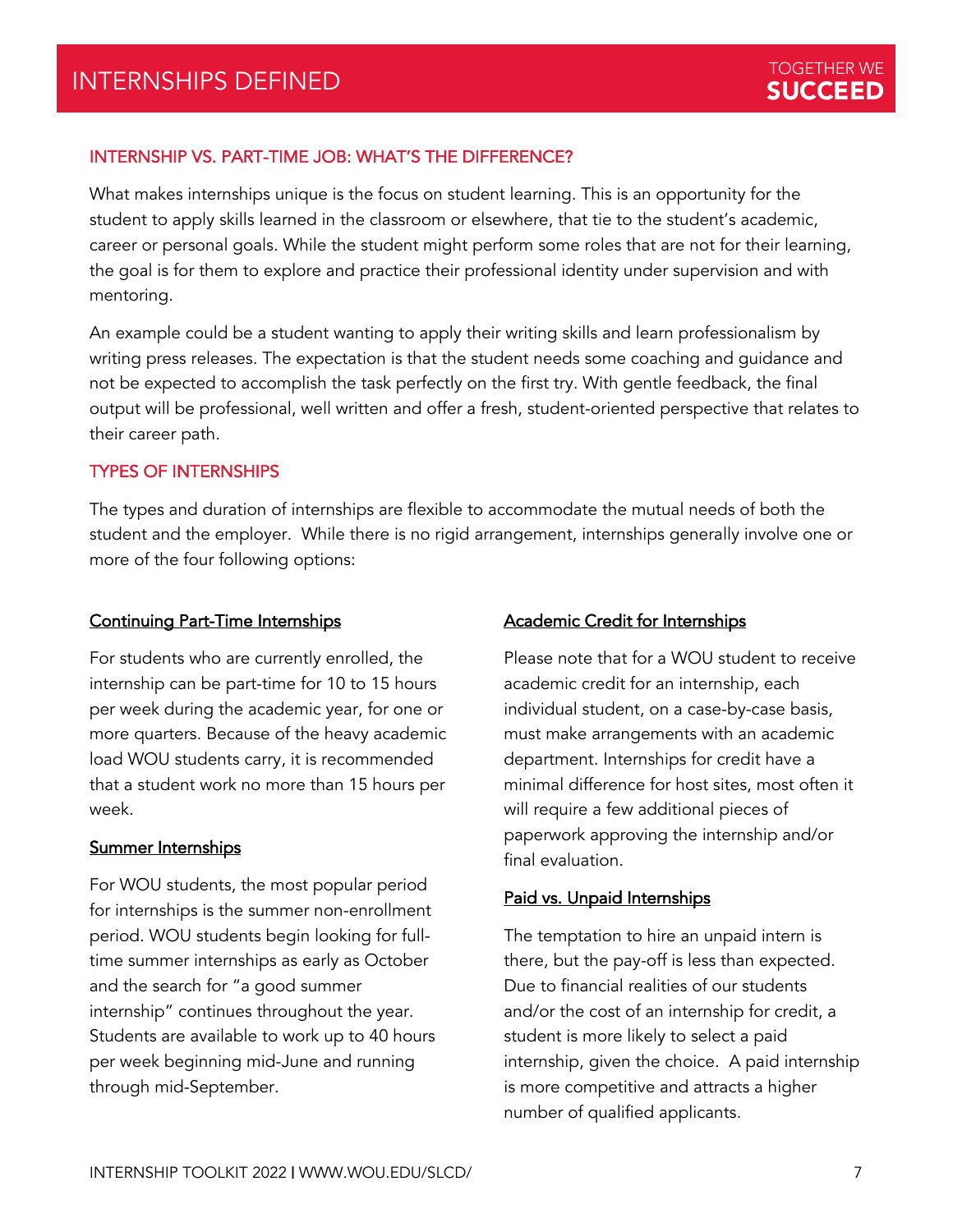### TOGETHER WE STARTING A PROGRAM SUCCEED AND TO SUCCEED SUCCEED

Below are five easy steps to assist employers in hiring their interns. These steps are meant to help employers hire interns that are a good fit for their company or business. As always, employers should contact our office if they have questions or concerns.

| Step 1            | <b>Conduct a Needs Assessment</b>      |
|-------------------|----------------------------------------|
| Step 2            | <b>Draft an Internship Description</b> |
| Step 3            | <b>Recruit Your Intern</b>             |
| Step <sub>4</sub> | Learn About Legal Issues               |
| Step 5            | <b>Evaluate Your Intern</b>            |

#### Step 1: Conduct a Needs Assessment

Are you a small organization looking for help on a special project? Are you a growing organization that needs to find motivated employees? Are you a nonprofit that has low administrative costs, but could provide an excellent experience for a student? Your internship program can be designed to meet your needs and expectations as well as your intern's. However, in order for your program to be successful, it requires commitment on your part. It is very important that someone be in charge of the intern such as a mentor or supervisor. This person should be someone who enjoys teaching or training and has the resources and time to serve as the intern's supervisor.

#### Step 2: Draft an Internship Job Description

Your description should include job duties, a list of qualifications that may include a specific

major, computer skills, class level, GPA, etc. Your listing should also include information regarding citizenship. Will you consider taking on an international student who has an F-1 Visa, for example? Also, include information on the application procedure. Be sure to mention whether the internship is paid or nonpaid. If it is paid, list the wage or stipend amount. Include the duration of the internship, whether it's 3, 6, or 12 months and how many hours per week are needed. Typically, paid internships last one semester and require 20 hours per week. If the internship is unpaid, students may only be able to work 8-10 hours per week.

Once you have finalized your internship description you can post it on WolfLink, WOU's online database where students look for internships and jobs which have been posted by employers. (See Step 3 for more information on posting instructions.) In order to help our students keep a good balance between work, study and other obligations, we recommend that students work no more than 20 hours per week while attending classes fulltime (12 credits). Since a majority of our students work, they may not be able to dedicate more than 8-10 hours per week to complete an unpaid internship. The tipping point is when students dedicate more hours to their internship than they are to their academics, which is discouraged.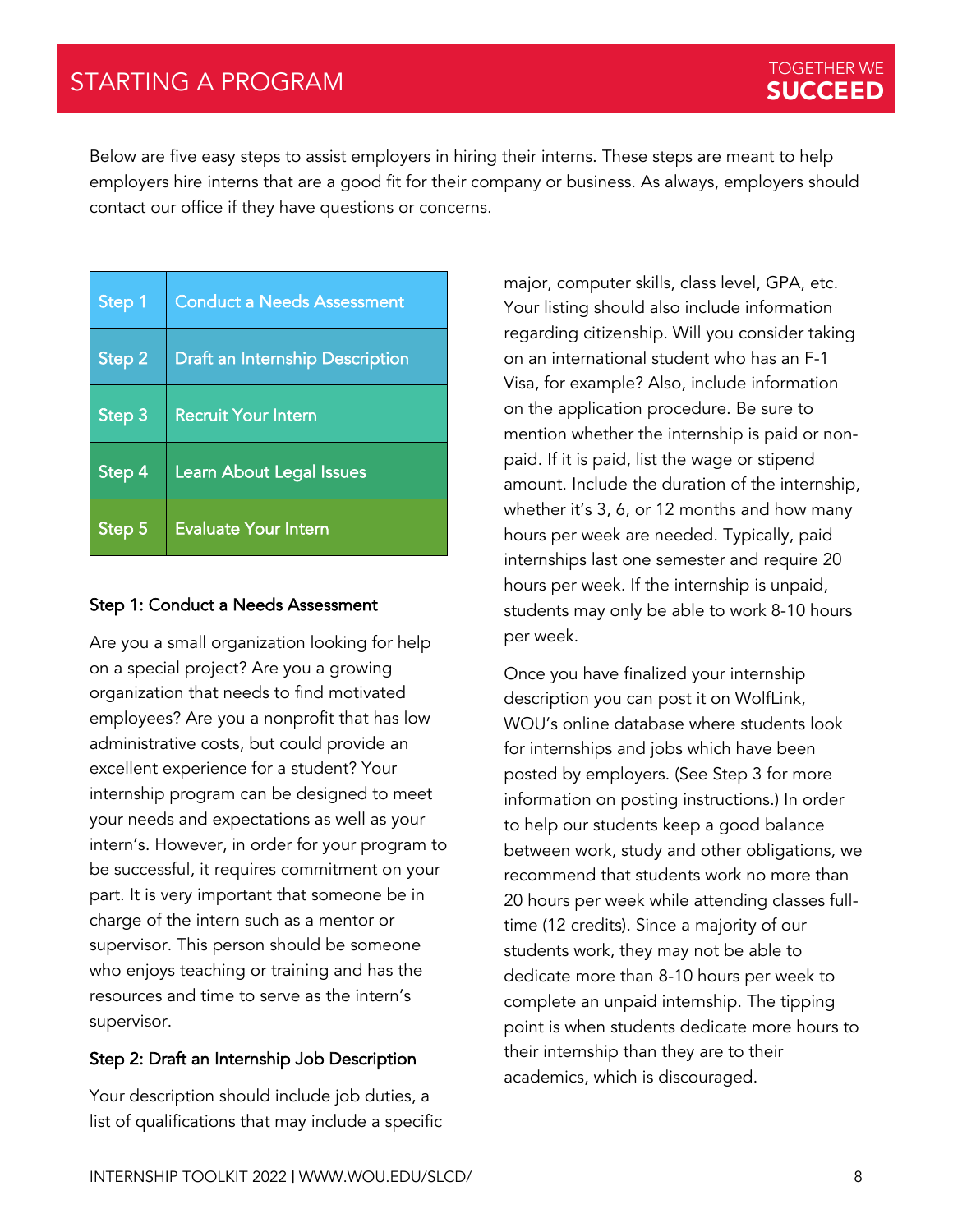#### Step 3: Recruit Your Intern

How will you find the ideal intern? You should begin recruiting the semester before you need an intern. For example, if you need a summer intern, you should begin advertising in the spring semester. This will give you time to write your description, post it, receive resumes/applications, set up and conduct interviews, and finally hire your intern. WolfLink is a great resource to help advertise your internship. To create your WolfLink account, please refer to page 11.

Another venue you may want to consider for finding qualified interns is to attend our Internship and Volunteer Fair or one of our other Career Fairs. Our fairs attract hundreds of students and several employers. Use WolfLink to register for our events.

#### Step 4: Learn About Legal Issues of Hiring an Intern

As with any other employee, interns have rights and are protected under the law. View The Fair Labor Standards Act (FLSA) or contact

your human resources department. If you need information concerning student visas and recruiting international students, contact the Western Oregon University International Education and Development Office at 503- 838-8425. You can also contact Immigration Support Services, 1-800-437-7313 or visit www.immigrationsupport.com.

#### Step 5: Evaluate Your Intern

Be sure that you evaluate your intern at least once a month, if not more. Giving consistent verbal feedback will help both you and your intern. During such feedback sessions is a good time to set goals and discuss outcomes. As an employer, you will want to know that your intern is meeting your expectations. The evaluation should be given verbally and in writing. A benefit of writing evaluations is if you want to hire your intern at a later time, you will already have some information about your intern. Please note that the intern will also evaluate their experience at the end of their internship. This will help you assess your internship program.

#### Additional Resources

- Legal Issues: Internships, *National Association of Colleges and Employers*
- Internship Programs Under the Fair Labor Standards Act, *U.S. Department of Labor Wage and Hour Division*
- 8 Principles for Experiential Learning Activities, *National Society for Experiential Education*
- 15 Best Practices for Internship Programs, *National Association of Colleges and Employers*
- Internship Program Standards, *Council for the Advancement of Standards in Higher Education*
- Position Statement on Internships, *National Association of Colleges and Employers*
- The SHRM® Guide to Organizing an Internship Program*, Society for Human Resource Mangers*
- Employing Interns, *Society for Human Resource Managers*
- Intern Evaluation Form, *Society for Human Resource Managers*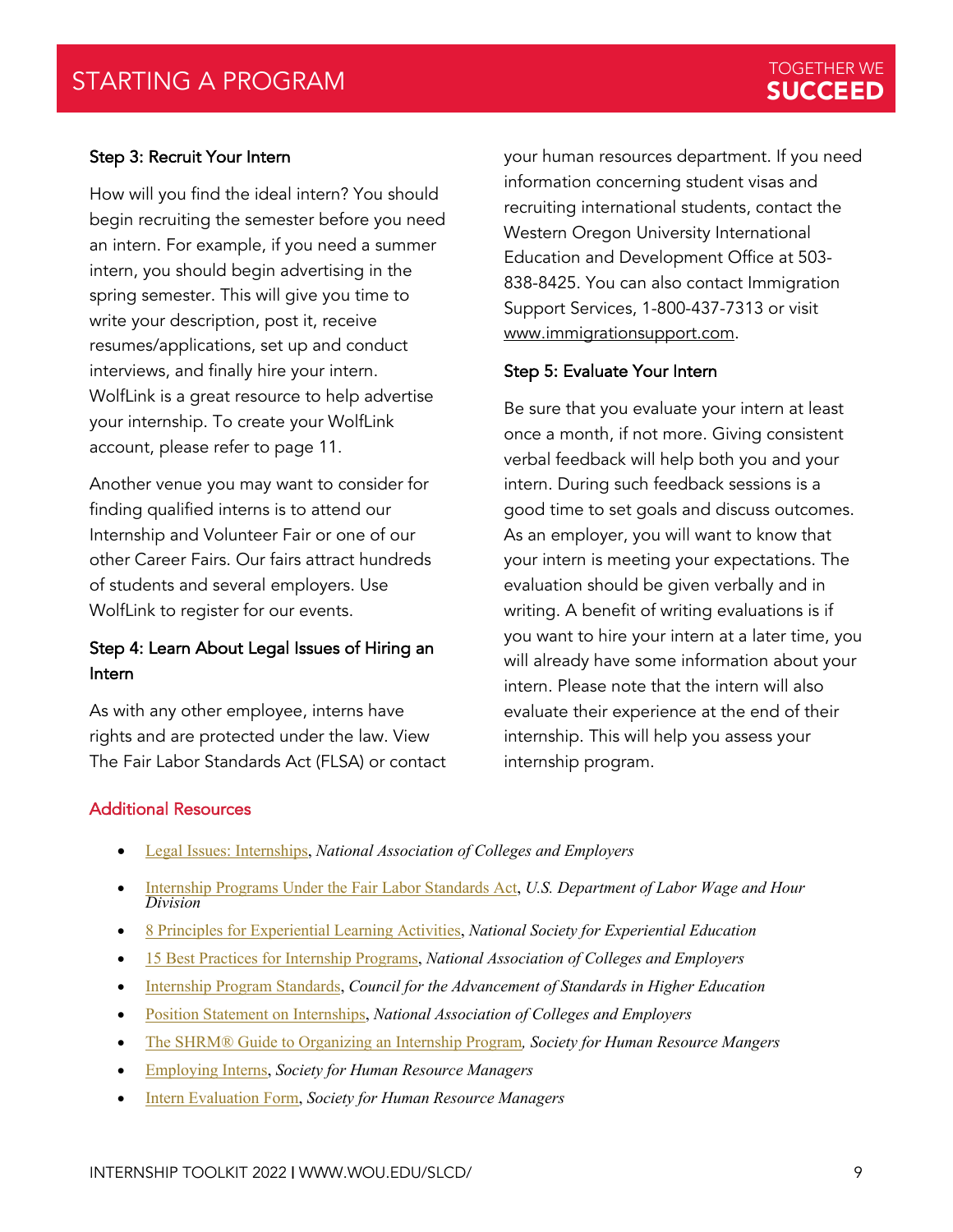*The following information does not apply to non-profits or government agencies.*

#### **1. Give us real work.**

It can't be said too many times that what interns want most is to work and to learn. An internship position may be able to help you get a job done that you couldn't get done otherwise. If you've brought on an intern primarily as a recruitment tool, you will still need to assess their abilities. It just makes sense to utilize your interns well.

#### **2. Do what you say, and say what you do.**

Be open and honest with your interns about what they can expect during their internship. If the job will require stuffing some envelopes, then make that clear. But if you tell the intern they will be researching a project, and they spend 90% of their time doing "grunt work," bad feelings may develop because the intern's expectations were incorrectly set. Honesty doesn't cost anything and it will make interns feel that much more respected.

#### **3. We like feedback.**

Remember that interns are students and they may not have the business skills and experiences that you take for granted. If your intern makes a misstep or oversight, just pull him or her aside and explain how the situation should be handled in the future. Don't come down too hard on him or her remember, internships are meant to be learning experiences.

#### **4. We want to be included too.**

Is there a staff meeting that they can attend? Can they quietly tag along to that next project meeting? Can they join you for lunch with a couple of other coworkers? Please include them in the daily life of your workplace. If you help provide a little more perspective on the intern's work, both the process and the product will be that much better.

#### **5. Please explain.**

When you assign work, make sure you give a detailed explanation. While the work may seem trivial and obvious to you, it may not be obvious to someone who's never done it before. Patience and a few extra minutes at the beginning will pay off later when your intern can produce good work independently.

#### **6. I need a mentor.**

Make sure that interns have a mentor or supervisor to provide guidance. Make it someone who truly likes to teach, and the experience will be even better.

#### **7. A minute of your time please.**

The best mentor in the world is useless if they can't or won't spend the necessary time mentoring. As newcomers, interns may not speak up if they're feeling ignored, so the burden of making sure they're okay is on the mentor. If the busiest person in the office wants to be the designated mentor, they should schedule regular times to meet with the intern.

#### **8. Be prepared.**

Avoid a situation like this: that wonderful day has arrived and the intern goes to start their internship only to learn that no one knew they were coming, and there is no place for them to work. Make sure there is workspace ready for your intern, and be prepared to give him or her at least a basic orientation and welcome. See #9 below.

#### **9. I need a desk and chair.**

It is amazing how many employers hire an intern and don't think about the fact that they will need a desk, chair, phone and a computer in order to do the task assigned. It is neither fun for the intern nor efficient to move him or her from desk to desk as people are out one day to the next. If you want to get a job done, you need to supply the intern with the tools to do the job.

#### **10. Show me the money.**

Even though internships are different from one another and each industry has its own personality, remember that interns have expenses. Your organization may not be in a position to pay much, but anything can help. Maybe you can help pay for their parking, take them to lunch every so often, or develop some other creative way to assist them.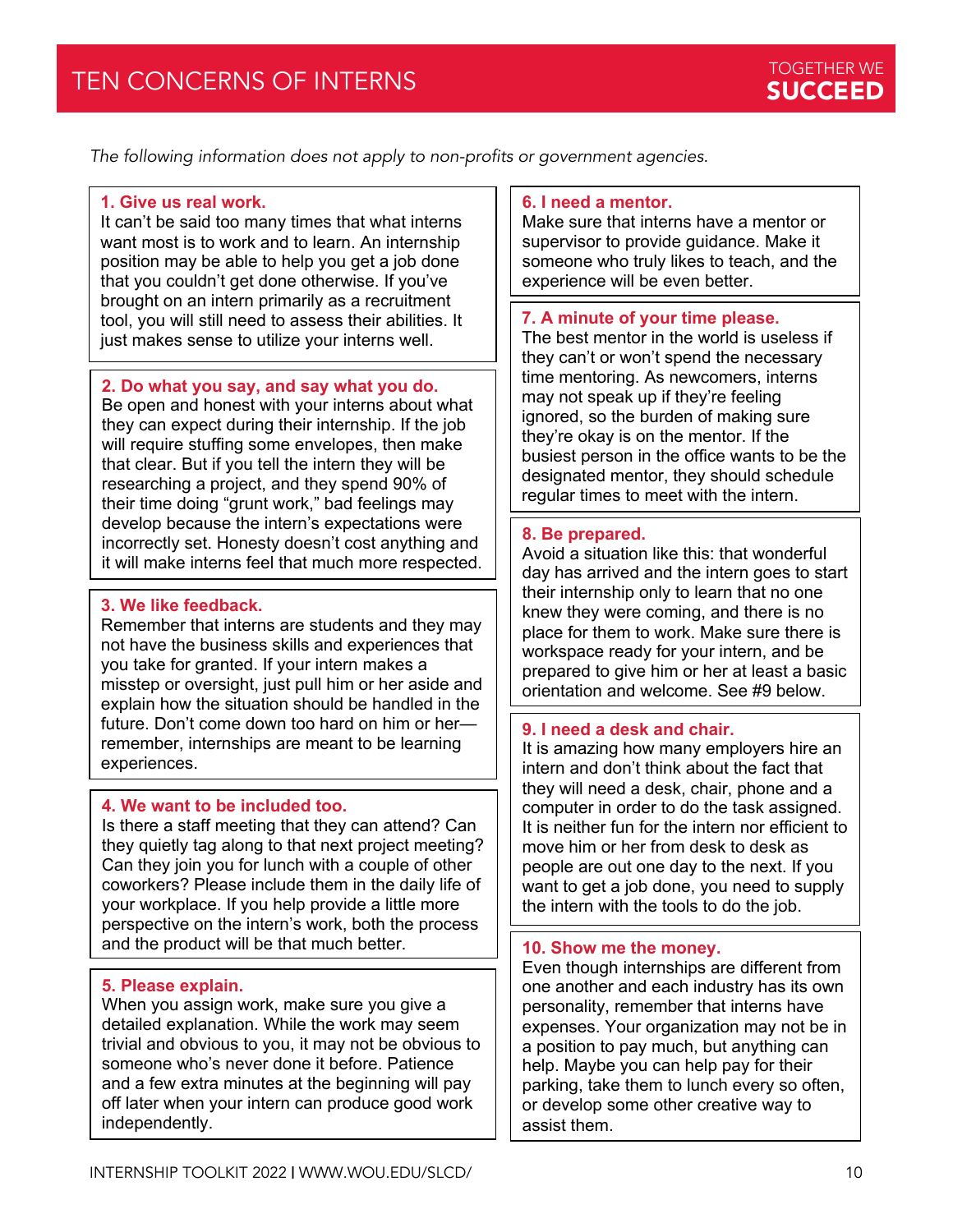#### U.S. DEPARTMENT OF LABOR

#### **Background**

The FLSA requires "for-profit" employers to pay employees for their work. Interns and students, however, may not be "employees" under the FLSA—in which case the FLSA does not require compensation for their work.

#### The Test for Unpaid Interns

Courts have used the "primary beneficiary test" to determine whether an intern or student is, in fact, an employee under the FLSA. In short, this test allows courts to examine the "economic reality" of the internemployer relationship to determine which party is the "primary beneficiary" of the relationship.

#### The following seven criteria must be applied when making this determination:

- 1. The extent to which the intern and the employer clearly understand that there is no expectation of compensation. Any promise of compensation, express or implied, suggests that the intern is an employee—and vice versa.
- 2. The extent to which the internship provides training that would be similar to that which would be given in an educational environment, including the clinical and other hands-on training provided by educational institutions.
- 3. The extent to which the internship is tied to the intern's formal education program by integrated coursework or the receipt of academic credit.
- 4. The extent to which the internship accommodates the intern's academic commitments by corresponding to the academic calendar.
- 5. The extent to which the internship's duration is limited to the period in which the internship provides the intern with beneficial learning.
- 6. The extent to which the intern's work complements, rather than displaces, the work of paid employees while providing significant educational benefits to the intern.
- *7.* The extent to which the intern and the employer understand that the internship is conducted without entitlement to a paid job at the conclusion of the internship.

If analysis of these circumstances reveals that an intern or student is actually an employee, then he or she is entitled to both minimum wage and overtime pay under the FLSA. On the other hand, if the analysis confirms that the intern or student is not an employee, then he or she is not entitled to either minimum wage or overtime pay under the FLSA.

#### The Internship is Similar to an Education Environment and the Intern is the Primary Beneficiary of the Activity

In general, the more an internship program is structured around a classroom or academic experience as opposed to the employer's actual operations, the more likely the internship will be viewed as an extension of the individual's educational experience (this often occurs where a college or university exercises oversight over the internship program and provides educational credit).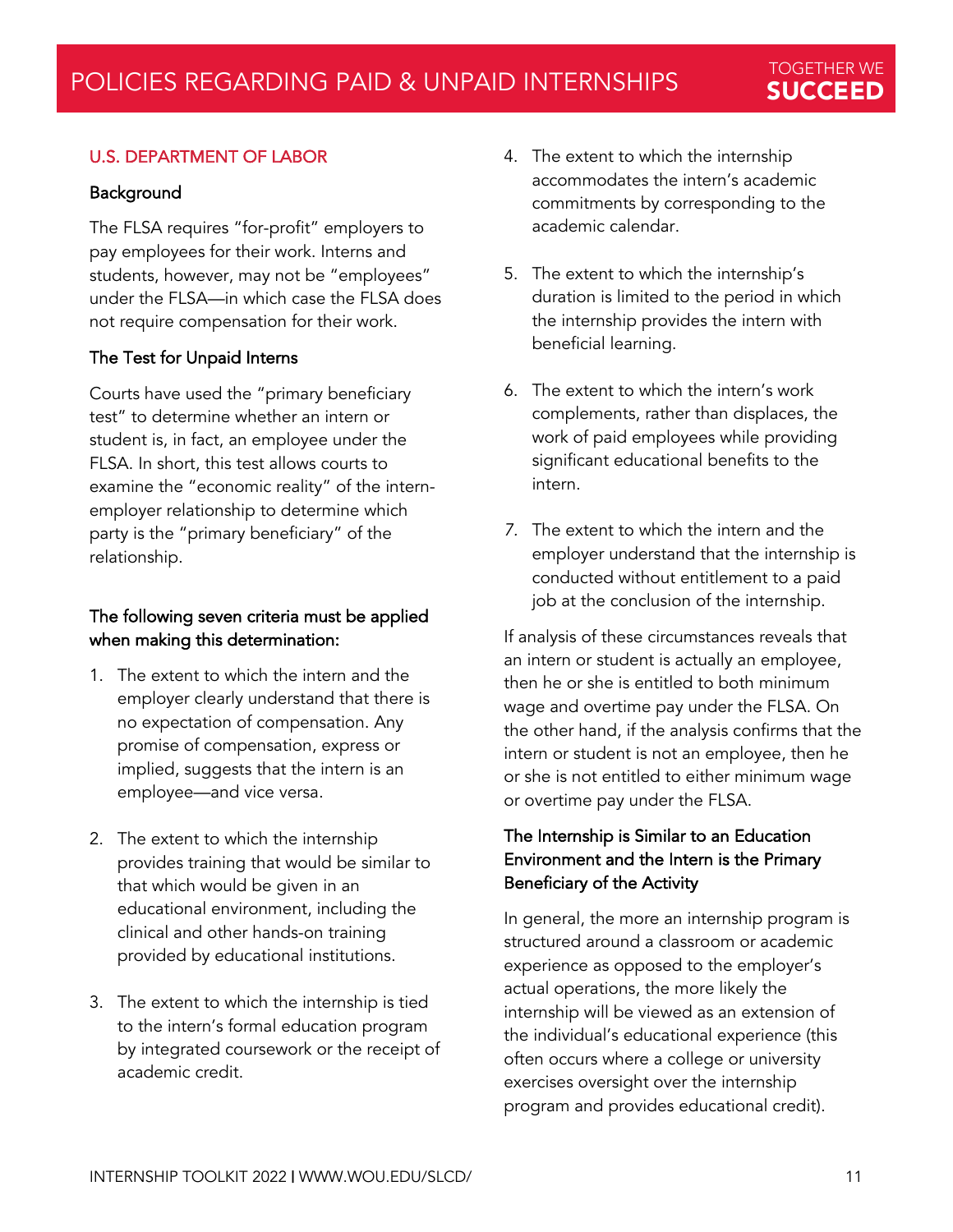The more the internship provides the individual with skills that can be used in multiple employment settings, as opposed to skills particular to one employer's operation, the more likely the intern would be viewed as receiving training.

Under these circumstances the intern does not perform the routine work of the business on a regular and recurring basis, and the business is not dependent upon the work of the intern. On the other hand, if the interns are engaged in the operations of the employer or are performing productive work (for example, filing, performing other clerical work, or assisting customers), then the fact that they may be receiving some benefits in the form of a new skill or improved work habits will not exclude them from the FLSA's minimum wage and overtime requirements because the employer benefits from the interns' work.

#### Displacement and Supervision Issues

If an employer uses interns as substitutes for regular workers or to augment its existing workforce during specific time periods, these interns should be paid at least minimum wage as well as receive overtime compensation for hours worked over forty in a workweek If the employer would have hired additional employees or required existing staff to work additional hours had the interns not performed the work, then the interns will be viewed as employees and are entitled to compensation under the FLSA. Conversely, if the employer is providing job shadowing opportunities that allow an intern to learn certain functions under the close and constant supervision of regular employees, but the intern performs no or

minimal work, the activity is more likely to be viewed as a bona fide education experience. On the other hand, if the intern receives the same level of supervision as the employer's regular workforce, this would suggest an employment relationship, rather than training.

#### Job Entitlement

The internship should be of a fixed duration established prior to the outset of the internship. Further, unpaid internships generally should not be used by the employer as a trial period for individuals seeking employment at the conclusion of the internship period. If an intern is placed with the employer for a trial period with the expectation that he or she will then be hired on a permanent basis, that individual generally would be considered an employee under the FLSA.

Source: United States Department of Labor, The Fair Labor Standards Act (FLSA), Updated January 2018,

#### http://www.dol.gov/whd/regs/compliance/wh dfs71.htm

#### Where to Obtain Additional Information

This publication is for general information and should not be considered a replacement for official statements of position contained in the regulations.

For additional information, visit Department of Labor Wage and Hour Division Website: https://www.dol.gov/whd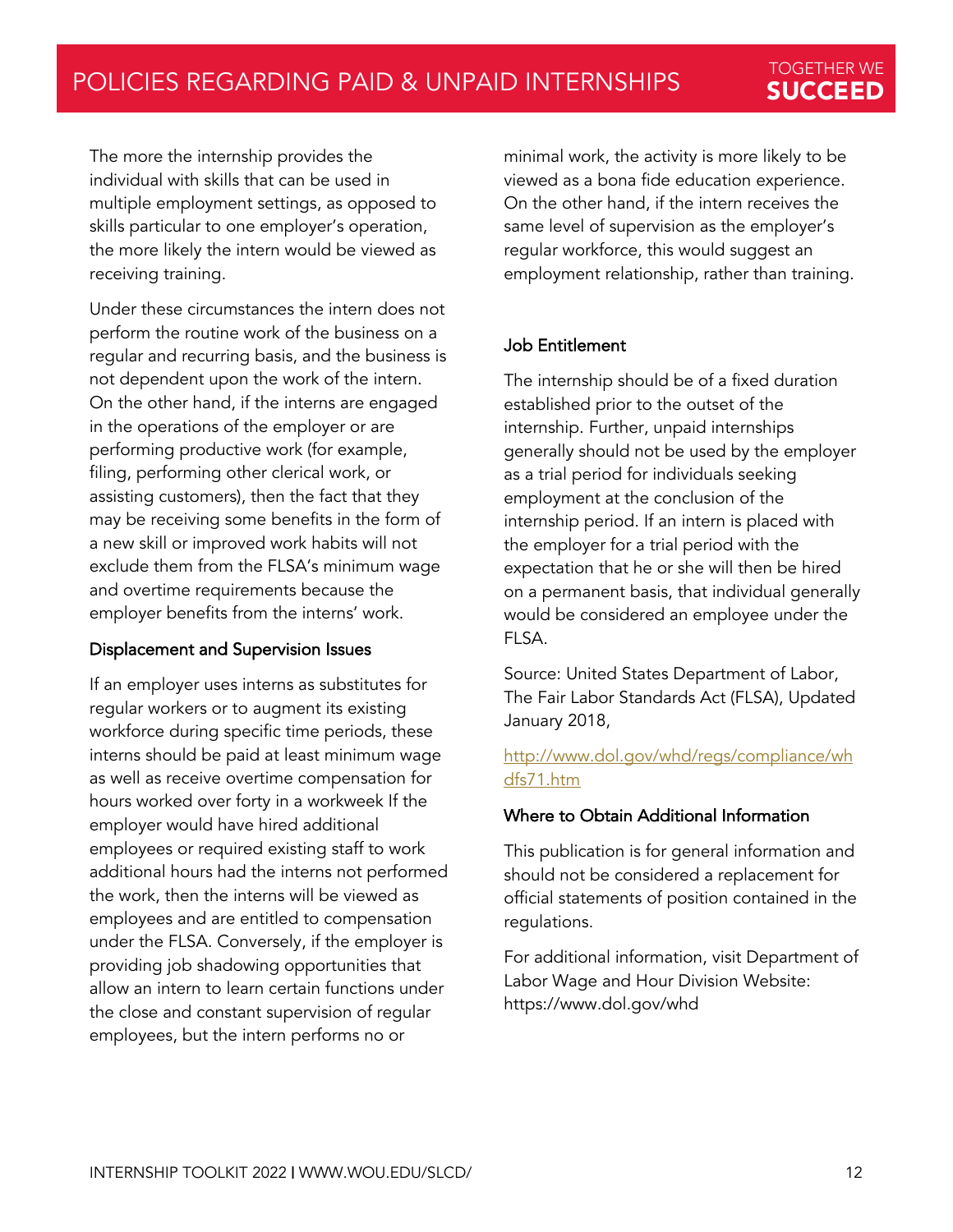There are several ways to recruit an intern. One way is to post on WOU's online jobs database, WolfLink (also known as Handshake). This is a free online career services management system for employers, students and alumni, and the Western Oregon University community.

#### How to Register on WolfLink/Handshake:

Step 1: Visit wou.joinhandshake.com

Step 2: Select sign up for an account

Step 3: Select "Employer" as your account type

Step 4: Complete the Sign up as an employer questionnaire

Your request will be approved within one business day.

#### How to Post an Internship or Job:

Follow the steps in this article to learn how to post an internship or job on WolfLink

https://support.joinhandshake.com/hc/enus/articles/218693198

#### Other Features of WolfLink

Additionally, through WolfLink you can sign up for:

- Internship Fairs
- Career Fairs
- Info Sessions
- **Tabling Events**

WolfLink is a job and internship posting site, powered by Handshake, providing connections for students and prospective employers.

The University provides no assurance of any kind regarding the actual qualifications or capacities of a student to perform the desired work or of any actual or prospective employer's willingness or ability to provide the described work.

Any student or employer who misrepresents information to the University for the purpose of utilizing this service shall be barred from its continued utilization.

*We reserve the right to exercise broad discretion and refuse service to anyone.*

#### For more information regarding WolfLink/Handshake contact us by:

Email: slcd@wou.edu

Phone: 503-838-8432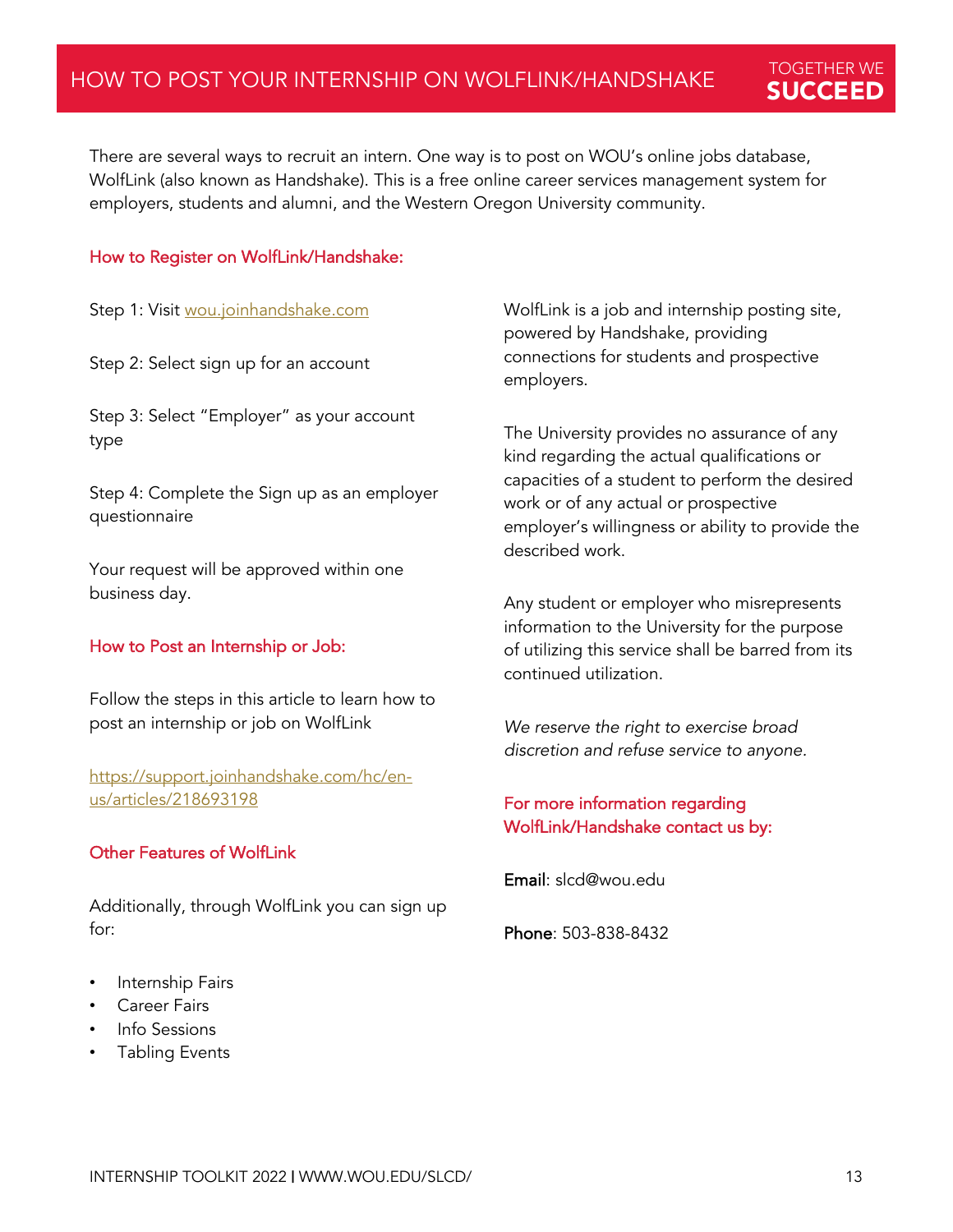#### All internships posted on WolfLink must meet the following criteria:

- The position must be a learning experience for the student as well as clearly defined learning objectives/goals related to the professional goals of the student's academic coursework
- The company/organization must be a legitimate established business located in a commercial space
- An experienced professional with expertise in the content area of the internship (i.e., the "Site Supervisor") must be assigned to supervise/mentor the intern/student. The person trains the student as needed, monitors and evaluates student's work performance
- Interns must be given an orientation to the organization, safety procedures, training, ongoing supervision, and evaluation
- It is the responsibility of the employer to cover the costs for all training, certificates, background checks, etc.
- There are no requirements for the student to pay the employer in any form for any part of the experience. The employer expects no immediate advantage from the activities of the intern
- Interns should not be considered "consultants" or be expected to provide a function that your professional staff does not have the skills to perform (i.e., create a company website, write a grant, and develop a marketing campaign) -consider hiring a student for part-time or seasonal work to perform those tasks
- Interns must have an appropriate workspace and tools with which to perform their duties (i.e., access to a computer, software, etc.)

#### Principles for Professional Practice

All employers who conduct recruiting activities using any Service Learning and Career Development resources are required to comply with all Federal Equal Employment Opportunity (EEO) Laws, Division of Labor Standards Enforcement (DLSE) Law, and the National Association of Colleges and Employers (NACE) Principles for Professional Practice.

We reserve the right to exercise broad discretion and refuse service to anyone. All job and internship listings are posted at the discretion of Service Learning and Career Development staff, and staff reserve the right to choose to not post a position if it does not appear to support the best interests of students and/or the University.